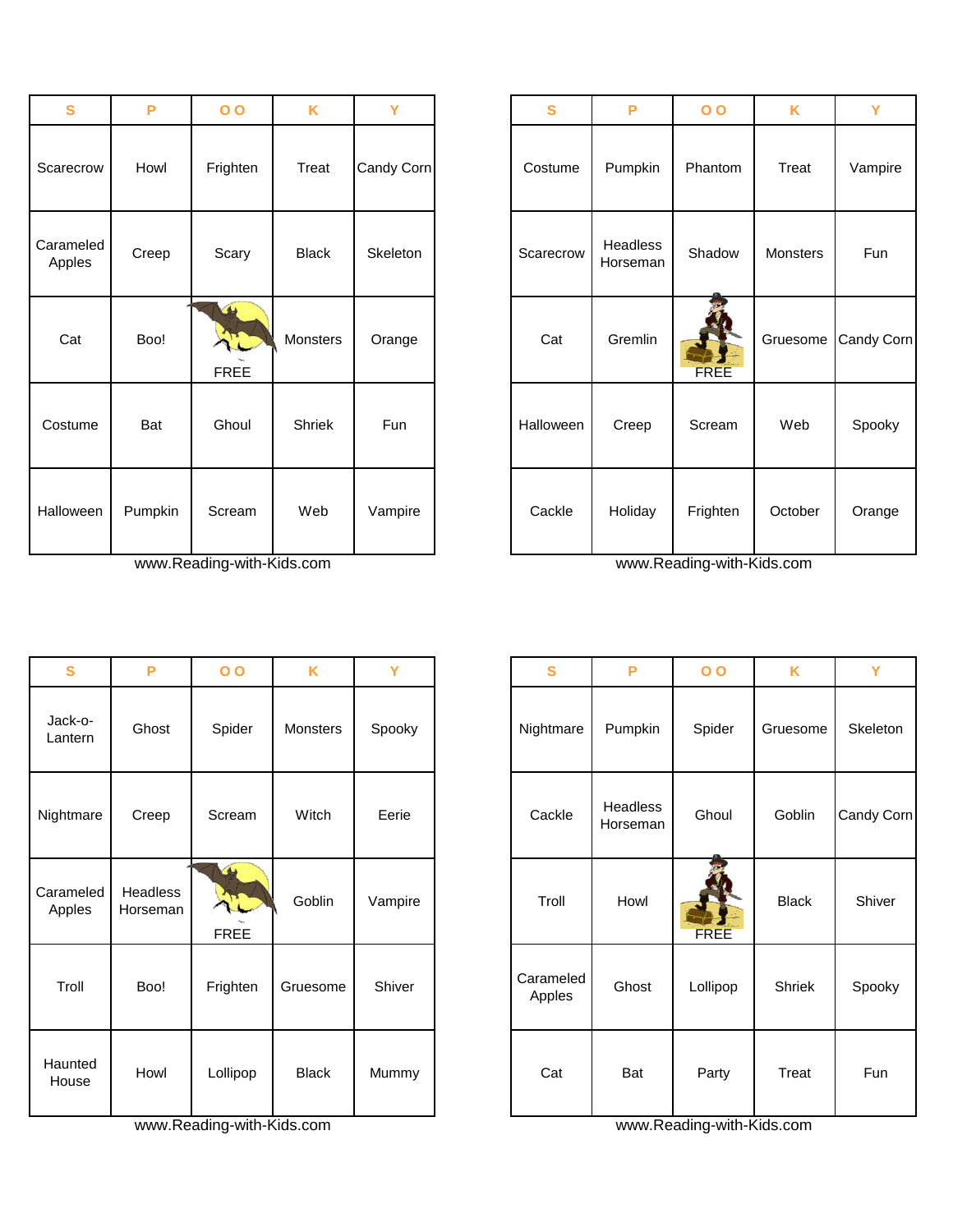| S                   | P                    | $\overline{O}$ | K        | Y          | S                   | P                    | 0 <sub>0</sub>             | K            | Y        |
|---------------------|----------------------|----------------|----------|------------|---------------------|----------------------|----------------------------|--------------|----------|
| Cackle              | <b>Bubble</b><br>Gum | Shadow         | Witch    | Eerie      | Nightmare           | Holiday              | Party                      | October      | Vampire  |
| Cat                 | Howl                 | Frighten       | Goblin   | Shiver     | Carameled<br>Apples | Headless<br>Horseman | Shadow                     | Shriek       | Shiver   |
| Troll               | Creep                | <b>EXAMPLE</b> | Monsters | Vampire    | Cat                 | Howl                 | C<br>C. New<br><b>FREE</b> | Web          | Skeletor |
| Carameled<br>Apples | Pumpkin              | Trick          | Web      | Mummy      | Troll               | Gremlin              | Lollipop                   | <b>Black</b> | Orange   |
| Halloween           | Holiday              | Party          | Shriek   | Candy Corn | Cackle              | Boo!                 | Scary                      | Witch        | Mummy    |

www.Reading-with-Kids.com www.Reading-with-Kids.com www.Reading-with-Kids.com

| $\mathbf{s}$       | P                    | $\overline{O}$           | K            | Y         | S                   | P                    | $\overline{O}$             | K        | Y        |
|--------------------|----------------------|--------------------------|--------------|-----------|---------------------|----------------------|----------------------------|----------|----------|
| Cackle             | Gremlin              | Ghoul                    | Treat        | Vampire   | Scarecrow           | <b>Bubble</b><br>Gum | Party                      | Treat    | Vampire  |
| Scarecrow          | Ghost                | Party                    | Goblin       | Orange    | Carameled<br>Apples | Creep                | <b>Trick</b>               | Web      | Mummy    |
| Jack-o-<br>Lantern | Pumpkin              | $\sum_{i=1}^{n}$<br>FREE | <b>Black</b> | Eerie     | Cat                 | Howl                 | SOF<br>EXC.<br><b>FREE</b> | October  | Eerie    |
| Cat                | Headless<br>Horseman | Lollipop                 | Cauldron     | Full Moon | Troll               | Holiday              | Shadow                     | Cauldron | Skeletor |
| Halloween          | Boo!                 | Trick                    | Monsters     | Spooky    | Halloween           | Bat                  | Phantom                    | Gruesome | Orange   |

www.Reading-with-Kids.com www.Reading-with-Kids.com

| S                  | P                    | $\overline{O}$ | K        | Y          | $\mathbf{s}$        | P                    | $\overline{O}$             | K            |          |
|--------------------|----------------------|----------------|----------|------------|---------------------|----------------------|----------------------------|--------------|----------|
| Cackle             | <b>Bubble</b><br>Gum | Shadow         | Witch    | Eerie      | Nightmare           | Holiday              | Party                      | October      | Vampire  |
| Cat                | Howl                 | Frighten       | Goblin   | Shiver     | Carameled<br>Apples | Headless<br>Horseman | Shadow                     | Shriek       |          |
| Troll              | Creep                | FREE           | Monsters | Vampire    | Cat                 | Howl                 | S<br>J<br>C<br><b>FREE</b> | Web          | Skeleton |
| arameled<br>Apples | Pumpkin              | <b>Trick</b>   | Web      | Mummy      | Troll               | Gremlin              | Lollipop                   | <b>Black</b> | Orange   |
| alloween           | Holiday              | Party          | Shriek   | Candy Corn | Cackle              | Boo!                 | Scary                      | Witch        | Mummy    |

| S              | P                           | $\overline{O}$ | K            | Y         | S                   | P                    | 0 <sub>0</sub>   | K        | Y        |
|----------------|-----------------------------|----------------|--------------|-----------|---------------------|----------------------|------------------|----------|----------|
| ckle           | Gremlin                     | Ghoul          | Treat        | Vampire   | Scarecrow           | <b>Bubble</b><br>Gum | Party            | Treat    | Vampire  |
| ecrow          | Ghost                       | Party          | Goblin       | Orange    | Carameled<br>Apples | Creep                | <b>Trick</b>     | Web      | Mummy    |
| ck-o−<br>าtern | Pumpkin                     | FREE           | <b>Black</b> | Eerie     | Cat                 | Howl                 | E<br><b>FREE</b> | October  | Eerie    |
| àt,            | <b>Headless</b><br>Horseman | Lollipop       | Cauldron     | Full Moon | Troll               | Holiday              | Shadow           | Cauldron | Skeleton |
| ween           | Boo!                        | <b>Trick</b>   | Monsters     | Spooky    | Halloween           | Bat                  | Phantom          | Gruesome | Orange   |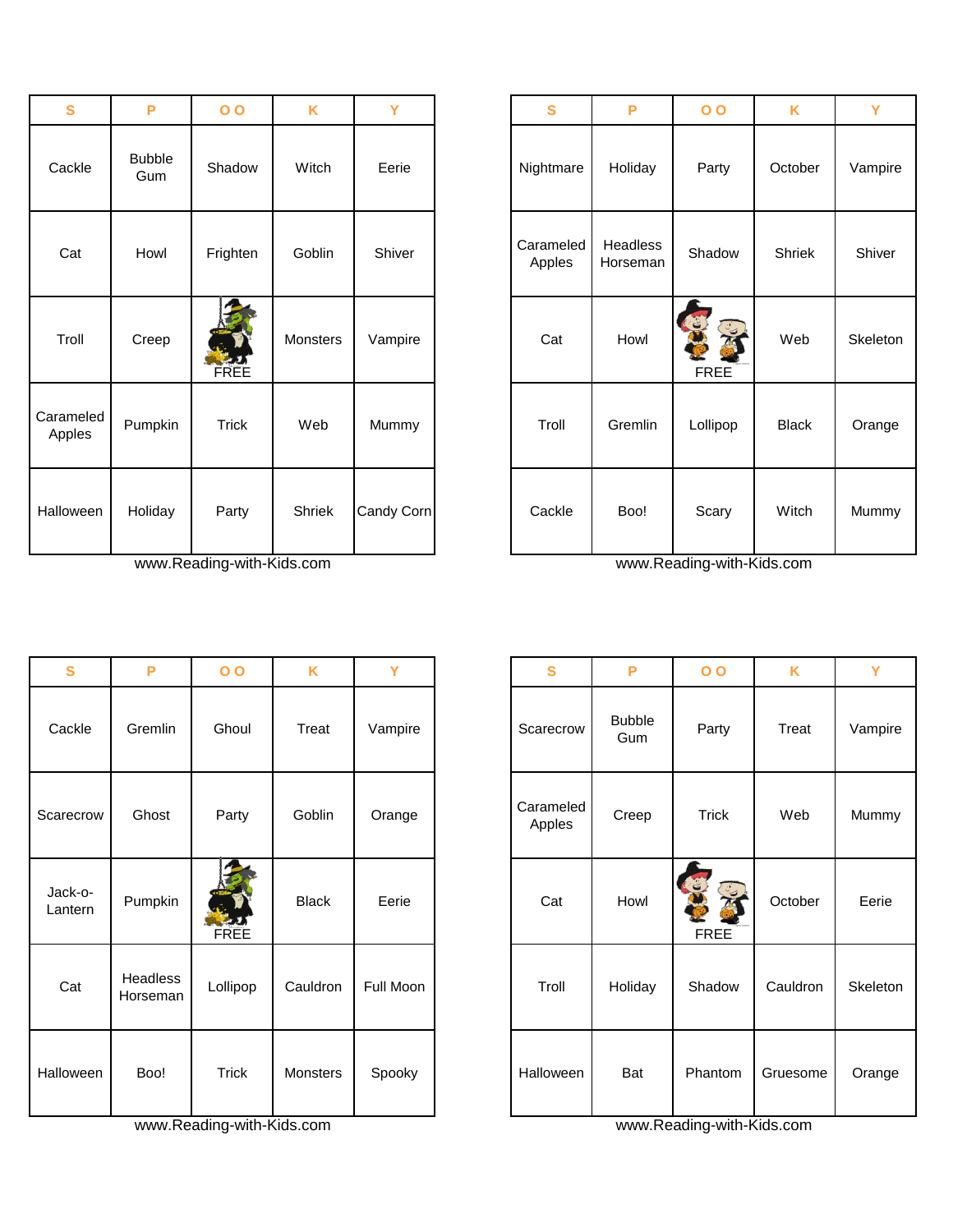| $\mathbf{s}$        | P                    | 0 <sub>0</sub> | K        | Y         | $\mathbf{s}$        | P                    | $\overline{O}$ | K            | Y       |
|---------------------|----------------------|----------------|----------|-----------|---------------------|----------------------|----------------|--------------|---------|
| Carameled<br>Apples | Howl                 | Frighten       | Cauldron | Eerie     | Carameled<br>Apples | <b>Bubble</b><br>Gum | Scream         | Goblin       | Skeleto |
| Troll               | Boo!                 | Party          | Monsters | Vampire   | Cackle              | Creep                | Lollipop       | <b>Black</b> | Mumm    |
| Cackle              | <b>Bubble</b><br>Gum | FRÈE           | October  | Fun       | Troll               | Boo!                 | FREE           | Cauldron     | Vampi   |
| Nightmare           | Bat                  | Scary          | Shriek   | Orange    | Cat                 | Holiday              | Shadow         | Web          | Eerie   |
| Costume             | Holiday              | Scream         | Witch    | Full Moon | Haunted<br>House    | Pumpkin              | Trick          | Shriek       | Full Mo |

www.Reading-with-Kids.com www.Reading-with-Kids.com

| S                   | P                    | 0 <sub>0</sub> | K        | Y         | S                | P                    | 0 <sub>0</sub> | K            | Y        |
|---------------------|----------------------|----------------|----------|-----------|------------------|----------------------|----------------|--------------|----------|
| Cackle              | Pumpkin              | Scream         | October  | Orange    | Haunted<br>House | Bat                  | Party          | Cauldron     | Orange   |
| Troll               | Creep                | Phantom        | Cauldron | Eerie     | Halloween        | Howl                 | Frighten       | <b>Black</b> | Candy Co |
| Carameled<br>Apples | Headless<br>Horseman | FREE           | Shriek   | Full Moon | Nightmare        | Pumpkin              | <b>FREE</b>    | Web          | Eerie    |
| Costume             | Ghost                | Frighten       | Goblin   | Skeleton  | Troll            | Headless<br>Horseman | Scream         | Goblin       | Full Moo |
| Jack-o-<br>Lantern  | Bat                  | Shadow         | Witch    | Vampire   | Costume          | Boo!                 | Ghoul          | Monsters     | Spooky   |

www.Reading-with-Kids.com www.Reading-with-Kids.com www.Reading-with-Kids.com

| $\mathbf{s}$    | P                    | 0 <sub>0</sub> | K        | Ÿ         | $\mathbf{s}$        | P                    | 0 <sub>0</sub> | K            | Y         |
|-----------------|----------------------|----------------|----------|-----------|---------------------|----------------------|----------------|--------------|-----------|
| ameled<br>pples | Howl                 | Frighten       | Cauldron | Eerie     | Carameled<br>Apples | <b>Bubble</b><br>Gum | Scream         | Goblin       | Skeleton  |
| Troll           | Boo!                 | Party          | Monsters | Vampire   | Cackle              | Creep                | Lollipop       | <b>Black</b> | Mummy     |
| ackle:          | <b>Bubble</b><br>Gum | <b>FRÈE</b>    | October  | Fun       | Troll               | Boo!                 | FREE           | Cauldron     | Vampire   |
| <b>htmare</b>   | Bat                  | Scary          | Shriek   | Orange    | Cat                 | Holiday              | Shadow         | Web          | Eerie     |
| ostume          | Holiday              | Scream         | Witch    | Full Moon | Haunted<br>House    | Pumpkin              | <b>Trick</b>   | Shriek       | Full Moon |

| $\mathbf{s}$     | P                    | $\overline{O}$ | K        | Y         | $\mathbf{s}$     | P                    | $\overline{O}$ | K            | Y          |
|------------------|----------------------|----------------|----------|-----------|------------------|----------------------|----------------|--------------|------------|
| ackle            | Pumpkin              | Scream         | October  | Orange    | Haunted<br>House | Bat                  | Party          | Cauldron     | Orange     |
| Troll            | Creep                | Phantom        | Cauldron | Eerie     | Halloween        | Howl                 | Frighten       | <b>Black</b> | Candy Corn |
| ameled<br>pples  | Headless<br>Horseman | FREE           | Shriek   | Full Moon | Nightmare        | Pumpkin              | FREE           | Web          | Eerie      |
| ostume           | Ghost                | Frighten       | Goblin   | Skeleton  | Troll            | Headless<br>Horseman | Scream         | Goblin       | Full Moon  |
| ack-o-<br>antern | Bat                  | Shadow         | Witch    | Vampire   | Costume          | Boo!                 | Ghoul          | Monsters     | Spooky     |